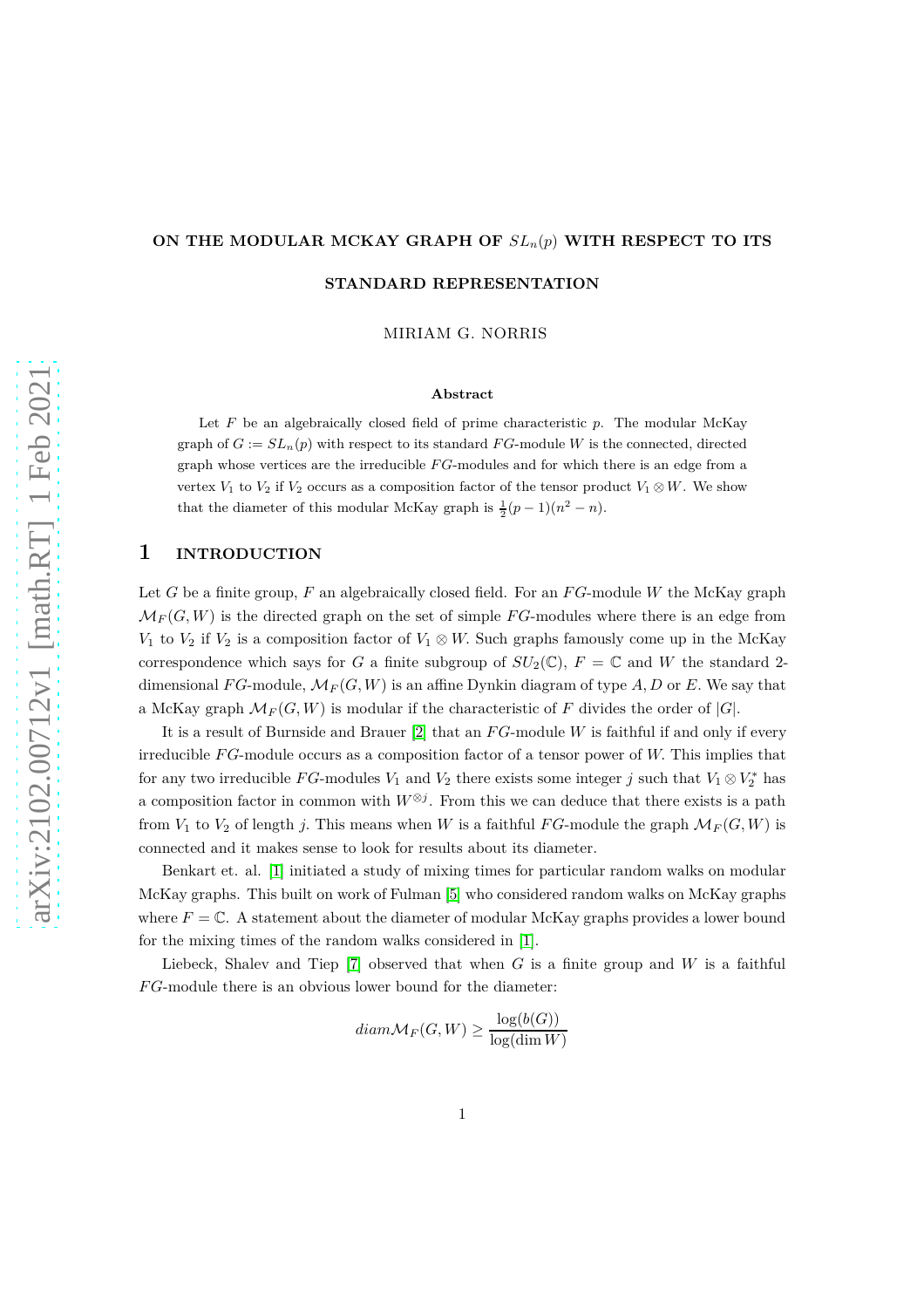where  $b(G)$  is the largest dimension of an irreducible *FG*-module. For  $F = \mathbb{C}$ , G a finite simple group and *W* an irreducible *F G*-module it is conjectured in [\[7\]](#page-11-1) that this bound is tight up to a constant and this is proved when *G* has bounded rank. Motivated by this we consider the modular McKay graphs for a family of groups of unbounded rank. In this paper we prove the following theorem concerning the graph  $\Gamma = \mathcal{M}_F(G, V_n)$  where *F* is a field of characteristic *p*,  $G = SL_n(p)$  and  $V_n$  is the standard *n*-dimensional *FG*-module.

<span id="page-1-0"></span>**Theorem 1.1.** *The diameter of the modular McKay graph of SLn*(*p*) *with respect to its standard*  $module~V_n$  *is*  $\frac{1}{2}(p-1)(n^2-n)$ .

Note that the irreducible *F G*-module of largest dimension is the Steinberg module. This has dimension  $p^{\frac{1}{2}(n^2-n)}$  giving us a lower bound of  $\frac{(n^2-n)\log(p)}{2\log(n)}$  which is much smaller than  $\frac{1}{2}(p-1)(n^2-n)$  suggesting very different behaviour from the cases considered in [\[7\]](#page-11-1).

We prove Theorem [1.1](#page-1-0) in Section 4 by showing  $\frac{1}{2}(p-1)(n^2-n)$  is both a lower and an upper bound for the diameter of Γ. We find a lower bound using basic results about C *SLn*(C)-modules reviewed in Section 2. In Section 3 we use a result of Brundan and Kleshchev [Theorem  $V(iv, [3]]$  $V(iv, [3]]$  $V(iv, [3]]$ ] to prove the existence of certain edges in Γ*.* This allows us to show the lower bound is also an upper bound in Section 4.

#### *Acknowledgements*

The author gratefully acknowledges Martin Liebeck for suggesting the problem, guiding its progress and patiently reviewing preliminary versions of this work. The author would also like to acknowledge Alexander Kleshchev for an extremely helpful conversation. This work was supported by the Engineering and Physical Sciences Research Council [EP/L015234/1] through the EPSRC Centre for Doctoral Training in Geometry and Number Theory (London School of Geometry and Number Theory).

# **2** THE MCKAY GRAPH OF  $SL_n(\mathbb{C})$

Let  $\Gamma_{\mathbb{C}} := \mathcal{M}_{\mathbb{C}}(SL_n(\mathbb{C}), V_n)$  be the McKay graph of  $SL_n(\mathbb{C})$  with respect to the standard *n*dimensional  $\mathbb{C} G$ -module  $V_n$ . In this section we will review some basic facts about the ordinary representation theory of  $SL_n(\mathbb{C})$ . This will enable us in Lemma [2.3](#page-2-0) to obtain a restriction on the edges of  $\Gamma_{\mathbb{C}}$ .

We begin with some notation. Let  $H = SL_n(\mathbb{C})$  and denote by  $\Phi$  the root system of type *A*<sub>*n*−1</sub> corresponding to some maximal torus  $T \leq H$ . Fix  $\Delta = {\alpha_1, \ldots, \alpha_{n-1}}$  to be a base of simple roots in  $\Phi$  and let *E* be the Euclidean space spanned by  $\Delta$ . Let  $\Delta^{\vee}$  denote the set of simple coroots and  $\{\lambda_1, \ldots, \lambda_{n-1}\}$  the dual basis of fundamental dominant weights relative to the inner product on *E.* The Cartan matrix *C* expresses the change of basis from the set of fundamental weights to ∆. A weight is a vector in *E* with integral inner product with the coroots and can be written as a integral combination of the fundamental dominant weights. Therefore if  $\lambda$  is a weight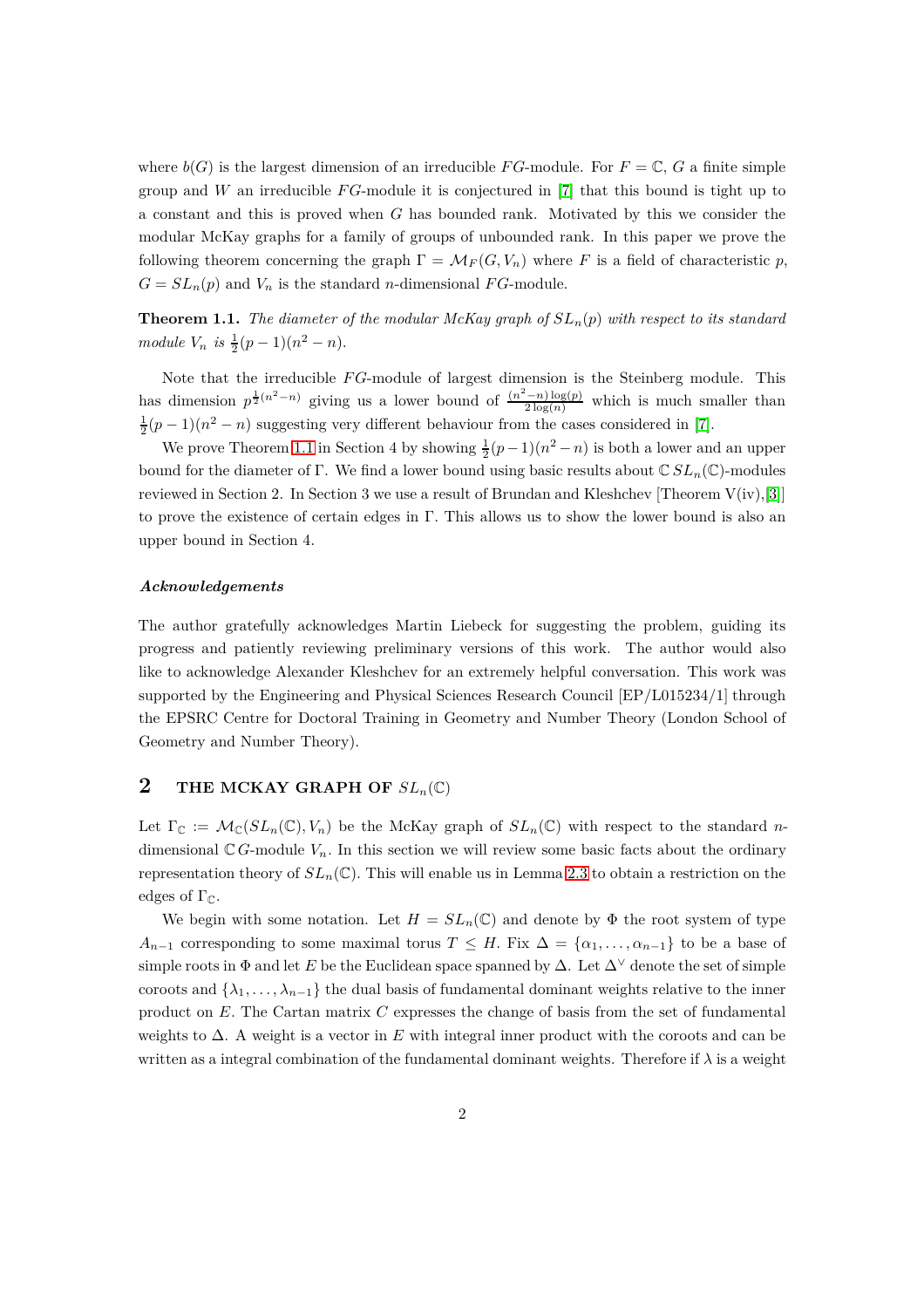we can write  $\lambda = \sum_i m_i \lambda_i$  and hence think of it as a vector of integers  $m = (m_1, \ldots, m_{n-1})$ ; this is the notation we will adopt throughout the paper. Applying the change of basis matrix  $C^{-1}$ allows us to write such a weight  $\lambda$  as a sum of simple roots,  $\lambda = \sum_i c_i \alpha_i$  such that  $C^{-1}m^T = c^T$ where  $c = (c_1, \ldots, c_{n-1})$ . We call a weight  $\lambda = \sum_i m_i \lambda_i$  dominant if  $m_i \geq 0$  for  $1 \leq i \leq n-1$ . There exists a partial ordering on the set of weights: we write  $\lambda \leq \mu$  and say  $\lambda$  is subdominant to  $\mu$  if  $\mu - \lambda$  has nonnegative coefficients when written as a sum of simple roots.

The irreducible C *H*-modules are characterised by the set of dominant weights [see for example §15 in [\[8\]](#page-11-3). For a dominant weight  $\lambda$  we write its corresponding irreducible  $\mathbb{C}$  *H*-module  $W_{\mathbb{C}}(\lambda)$ *.* These are the vertices of the graph  $\Gamma_{\mathbb{C}}$ . The irreducible  $\mathbb{C}$  *H*-module corresponding to the *n* − 1tuple  $(1, 0, \ldots, 0)$  is the *n*-dimensional standard module which we denoted by  $V_n$ . Furthermore the trivial module corresponds to the  $n-1$ -tuple  $(0,\ldots,0)$  which we will denote throughout as <u>0</u>. For two dominant weights  $\lambda, \mu$  we write  $\lambda \to_{\mathbb{C}} \mu$  if there is a directed edge in  $\Gamma_{\mathbb{C}}$  from  $W_{\mathbb{C}}(\lambda)$  to  $W_{\mathbb{C}}(\mu)$ . The composition factors of  $W_{\mathbb{C}}(\lambda) \otimes V_n$  are known as an application of the Littlewood-Richardson rule [see for example §6*.*1 in [\[6\]](#page-11-4)].

<span id="page-2-1"></span>**Lemma 2.1.** *Let*  $H = SL_n(\mathbb{C})$  *and let*  $W_{\mathbb{C}}(\lambda)$  *and*  $V_n$  *be*  $\mathbb{C}$  *H-modules as defined above with*  $\lambda = (m_1, \ldots, m_{n-1})$ *. Then*  $W_{\mathbb{C}}(\mu)$  *is a composition factor of*  $W_{\mathbb{C}}(\lambda) \otimes V_n$  *if and only if*  $\mu$  *takes the form of one of the following:*

- $(n)$   $(m_1 + 1, m_2, \ldots, m_{n-1})$
- *(b)*  $(m_1, \ldots, m_{i-1}, m_i-1, m_{i+1}+1, \ldots, m_{n-1})$  *for*  $1 \leq i \leq n-1$ *.*
- $(c)$   $(m_1, \ldots, m_{n-2}, m_{n-1} 1)$ .

We now define a value associated to a dominant weight  $\lambda$  that will allow us to determine in Lemma [2.3](#page-2-0) a restriction on edges in  $\Gamma_{\mathbb{C}}$ .

<span id="page-2-2"></span>**Definition 2.2.** Let  $\lambda$  be any dominant weight and let  $c_{n-1}$  be the coefficient of the simple root  $\alpha_{n-1}$  in  $\lambda$  written as a sum of simple roots. We define the following integer associated to  $\lambda$ ,

$$
f(\lambda) = nc_{n-1}.
$$

Clearly we have  $f(\underline{0}) = 0$ , furthermore if we let  $St_p$  denote the weight  $(p-1,\ldots,p-1)$  then  $f(St_p) = \frac{1}{2}(p-1)(n^2-n)$ . Let  $d(\lambda, \mu)$  denote the distance from  $W_{\mathbb{C}}(\lambda)$  to  $W_{\mathbb{C}}(\mu)$  in the graph  $\Gamma_{\mathbb{C}}$ .

<span id="page-2-0"></span>**Lemma 2.3.** *In the graph*  $\Gamma_{\mathbb{C}}$  *the following hold.* 

- *1)* If  $\lambda \rightarrow_{\mathbb{C}} \mu$  then  $f(\mu) \leq f(\lambda) + 1$ .
- 2) Furthermore  $d(\underline{0}, St_p) = \frac{1}{2}(p-1)(n^2 n)$ .

*Proof.* As in the statement of Lemma [2.1](#page-2-1) let  $\lambda = (m_1, \ldots, m_{n-1})$  and assume  $\mu$  takes the form in options  $(a)$ ,  $(b)$  or  $(c)$ *.* Inspecting the bottom row of the Cartan matrix of type  $A_{n-1}$  we see that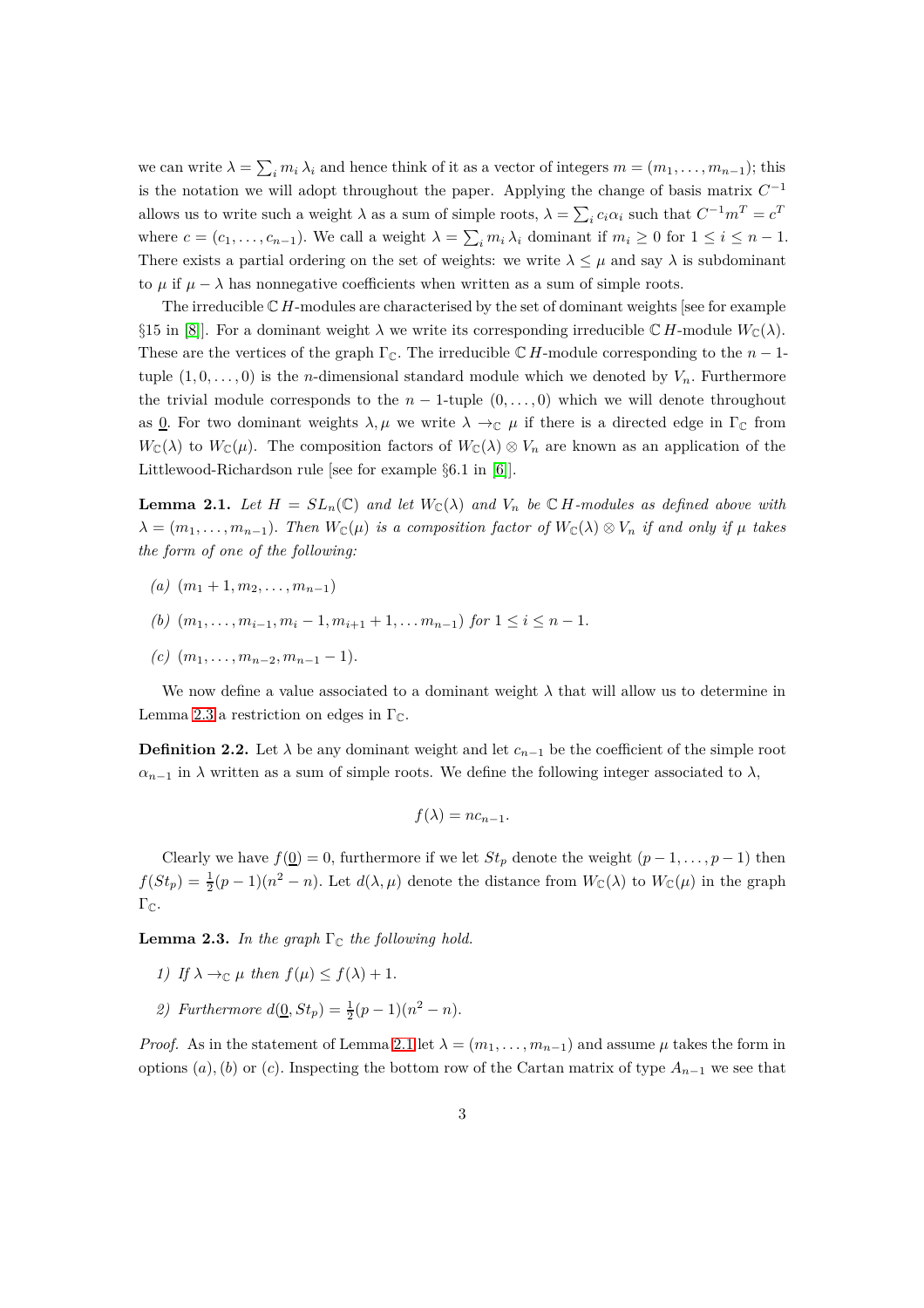the coefficient of  $\alpha_{n-1}$  in  $\lambda$  written as a sum of roots is  $\sum_{i=1}^{n-1} \frac{i}{n} m_i$ . Therefore  $f(\mu) = f(\lambda) + 1$ if  $\mu$  takes the form (*a*) or (*b*) and  $f(\mu) = f(\lambda) - (n-1)$  if  $\mu$  takes the form (*c*)*.* In particular  $f(\mu) \leq f(\lambda) + 1$  completing the proof of 1).

If follows from 1) that  $d(\underline{0}, St_p) \ge f(St_p) = \frac{1}{2}(p-1)(n^2 - n)$  hence to show 2) it will suffice to find a path of length  $\frac{1}{2}(p-1)(n^2-n)$  from  $W_{\mathbb{C}}(\mathcal{Q})$  to  $W_{\mathbb{C}}(St_p)$ . We start at the vertex  $W_{\mathbb{C}}(\mathcal{Q})$  and call this stage 0. At each stage  $j > 0$  we begin with a vertex  $W_{\mathbb{C}}(\lambda)$  where  $\lambda$  has  $p-1$ 's in the last  $j-1$  entries and 0's in all other entries. As a first step we move along the edge corresponding to option (*a*) in Lemma [2.1](#page-2-1) and then we repeatedly move along the edges described by option (*b*) for  $i = 1$  to  $i = n - j$ . We repeat this step  $p - 1$  times resulting in a weight with  $p - 1$  in the  $n - j$  entry. Terminating this process after  $n - 1$  stages will result in a weight in which every entry is  $p-1$  as required.

We illustrate the algorithm with the example  $n = 5, p = 2$ .

$$
W_{\mathbb{C}}(0,0,0,0) \xrightarrow{\text{stage 1}} W_{\mathbb{C}}(1,0,0,0) \to W_{\mathbb{C}}(0,1,0,0) \to W_{\mathbb{C}}(0,0,1,0) \to W_{\mathbb{C}}(0,0,0,1)
$$
  
\n
$$
\xrightarrow{\text{stage 2}} W_{\mathbb{C}}(1,0,0,1) \to W_{\mathbb{C}}(0,1,0,1) \to W_{\mathbb{C}}(0,0,1,1)
$$
  
\n
$$
\xrightarrow{\text{stage 3}} W_{\mathbb{C}}(1,0,1,1) \to W_{\mathbb{C}}(0,1,1,1)
$$
  
\n
$$
\xrightarrow{\text{stage 4}} W_{\mathbb{C}}(1,1,1,1).
$$

For each  $0 < j \leq n-1$  the *j*th stage requires passing along  $(n-j)(p-1)$  edges and therefore the length of the path is  $\frac{1}{2}(p-1)(n^2 - n)$  as required.

 $\Box$ 

# **3 EDGES IN THE MODULAR MCKAY GRAPH OF**  $SL_n(p)$

In this section we will review some facts and introduce some notation that will allow us to prove in Lemma [3.2](#page-4-0) the existence of some edges in the modular McKay graph of  $SL_n(p)$ .

Let  $K = \overline{\mathbb{F}}_p$  and denote by  $SL_n$  the algebraic group  $SL_n(K)$ . Let  $G = SL_n(p)$  the fixed point group under the standard Frobenius map on  $SL_n$  that sends  $(a_{i,j}) \mapsto (a_{i,j}^p)$ . Recall from the introduction that  $\Gamma = \mathcal{M}_K(G, V_n)$  is the modular McKay graph of  $G = SL_n(p)$  with respect to the standard *n*-dimensional  $KG$ -module  $V_n$ . We briefly describe the relationship between  $\mathbb{C} SL_n(\mathbb{C})$ -, $KSL_n$ - and  $KG$ -modules in the following discussion.

As previously let  $W_{\mathbb{C}}(\lambda)$  be the irreducible  $\mathbb{C}$  *H*-module indexed by a dominant weight  $\lambda$ . There exists a Z-form  $W_{\mathbb{Z}}(\lambda)$  contained in  $W_{\mathbb{C}}(\lambda)$  such that  $SL_n$  acts on  $W(\lambda) = W_{\mathbb{Z}}(\lambda) \otimes K$ [see for example §1.5 in [\[4\]](#page-11-5)]. We call the  $KSL_n$ -module  $W(\lambda)$  the Weyl module corresponding to *λ*. For each dominant weight *λ* the Weyl module  $W(\lambda)$  has a unique maximal submodule  $M(\lambda)$ such that the quotient  $V(\lambda) = W(\lambda)/M(\lambda)$  is an irreducible  $KSL_n$ -module. The composition factors of  $M(\lambda)$  are irreducible  $KSL_n$ -modules  $V(\mu)$  such that  $\mu < \lambda$  under the dominance relation described in the Section 2. The irreducible  $KG$ -modules are the restrictions of  $V(\lambda)$ for *p*-restricted weights  $\lambda$ . For simplicity we will abuse notation and refer to  $V_n$  as the  $\mathbb{C}H$ -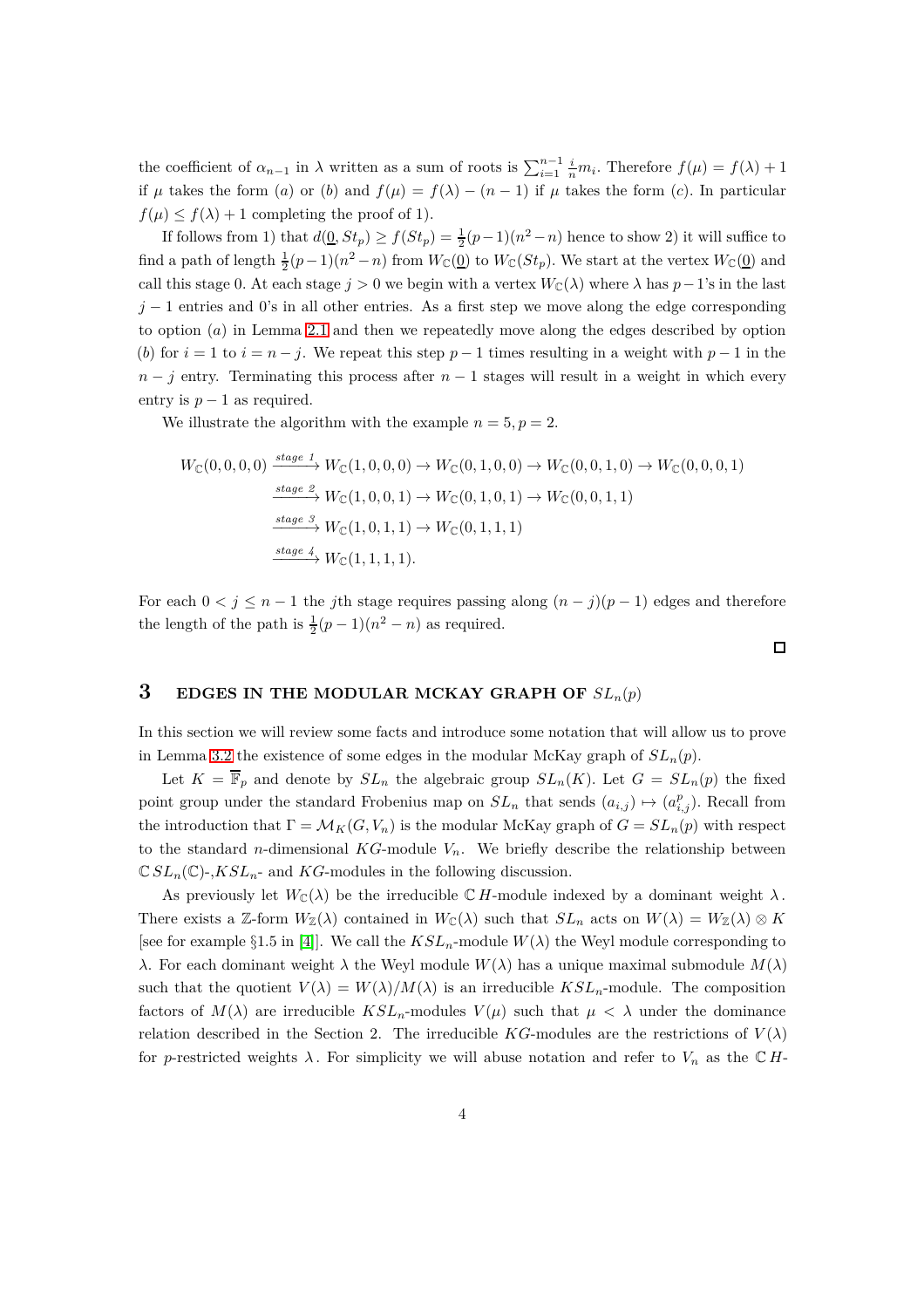module  $W_{\mathbb{C}}(1,0,\ldots,0)$ , the corresponding Weyl module  $W(1,0,\ldots,0)$  and also its restriction to *G.* Note that  $W(1,0,\ldots,0) = V(1,0,\ldots,0)$  as there are no dominant weights subdominant to  $(1, 0, \ldots, 0)$ .

The vertices of  $\Gamma = \mathcal{M}_K(G, V_n)$  are therefore parametrised by the set of *p*-restricted dominant weights of length  $n-1$ . For two *p*-restricted weights  $\lambda, \mu$  we write  $\lambda \to \mu$  if there is an edge in Γ from  $V(\lambda)|_G$  to  $V(\mu)|_G$  i.e. if  $V(\mu)|_G$  is a composition factor of  $V(\lambda)|_G \otimes V_n$ .

Let us now make some definitions that are necessary to state Theorem B (iv) from [\[3\]](#page-11-2) which we then use to prove Lemma [3.2.](#page-4-0) To a dominant weight  $\lambda$  we can associate a partition  $\tilde{\lambda}$  of length *n* such that  $\lambda_i = \tilde{\lambda}_i - \tilde{\lambda}_{i-1}$  and  $\tilde{\lambda}_n = 0$ . Let  $\epsilon_i$  be the *n*-tuple whose entries are all 0 except for a 1 in position *i*.

We say *i* is  $\tilde{\lambda}$ -*addable* if  $\tilde{\lambda} + \epsilon_i$  is a partition, that is  $\tilde{\lambda}_{i+1} \leq \tilde{\lambda}_i + 1 \leq \tilde{\lambda}_{i-1}$ . We denote by Add( $\tilde{\lambda}$ ) the set of  $\tilde{\lambda}$ -addable *i*. Similarly we say *i* is  $\tilde{\lambda}$ -*removable* if  $\tilde{\lambda} - \epsilon_i$  is a partition and denote by Rem $(\tilde{\lambda})$  the set of  $\tilde{\lambda}$ -removable *i*.

If *i* is  $\tilde{\lambda}$ -addable then we say it is *conormal* for  $\tilde{\lambda}$  if there is an injection *g* from the set

$$
R_i = \{ k \in \text{Rem}(\tilde{\lambda}) : 1 \le k < i, \quad \tilde{\lambda}_i + 1 - i \equiv \tilde{\lambda}_k - k \mod p \}
$$

into the set

$$
A_i = \{k' \in \text{Add}(\tilde{\lambda}) : 1 \le k' < i, \quad \tilde{\lambda}_i + 1 - i \equiv \tilde{\lambda}_{k'} + 1 - k' \mod p\}
$$

such that  $g(k) > k$  for all  $k \in R_i$ .

Partitions  $\tilde{\mu}$  of length *n* parametrise the irreducible  $KGL_n(K)$ -modules which we denote by *V*<sup> $\prime$ </sup>( $\tilde{\mu}$ ). Furthermore  $GL_n(K)$  is the central product of  $SL_n$  and  $K^{\times}$  where the action of  $K^{\times}$  on  $V'(\tilde{\mu})$  is the  $\tilde{\mu}_n$ <sup>th</sup> power of the determinant. Restricting  $KGL_n(K)$ -modules to the subgroup  $SL_n$  we may ignore the action  $K^{\times}$  which is indicated in the partition by the *n*th entry. For a partition  $\tilde{\mu}$  of length *n* we have  $V'(\tilde{\mu}_1, \tilde{\mu}_2, \dots, \tilde{\mu}_n)|_{SL_n} = V(\mu')$  where the partition corresponding to  $\mu'$  is  $(\tilde{\mu}_1 - \tilde{\mu}_n, \tilde{\mu}_2 - \tilde{\mu}_n, \dots, \tilde{\mu}_{n-1} - \tilde{\mu}_n)$ . In particular we note  $V'(1, 0, \dots, 0)|_{SL_n} = V_n$ . The following theorem is a re-statement of Theorem  $B(iv)$  in [\[3\]](#page-11-2).

<span id="page-4-1"></span>**Theorem 3.1.** For a partition  $\tilde{\mu}$  of length n, let  $V'(\tilde{\mu})$  be the corresponding irreducible  $KGL_n(K)$ *module.* If *i* is conormal for  $\tilde{\mu}$  then  $V'(\tilde{\mu} + \epsilon_i)$  occurs as a composition factor of  $V'(\tilde{\mu}) \otimes$  $V'(1,0,\ldots,0)$ .

The following result describes some edges in Γ*.*

<span id="page-4-0"></span>**Lemma 3.2.** *If*  $\lambda$  *and*  $\mu$  *are p*-restricted weights satisfying one of the following three conditions, *then*  $\lambda \rightarrow \mu$ .

*1)*  $\lambda$  *is any p*-restricted weight and  $\mu_1$  *is the unique element of the set* {1, ..., *p* − 1} *such that*  $\mu_1 \equiv \lambda_1 + 1 \mod p - 1$ , and  $\mu_i = \lambda_i$  for  $i \neq 1$ .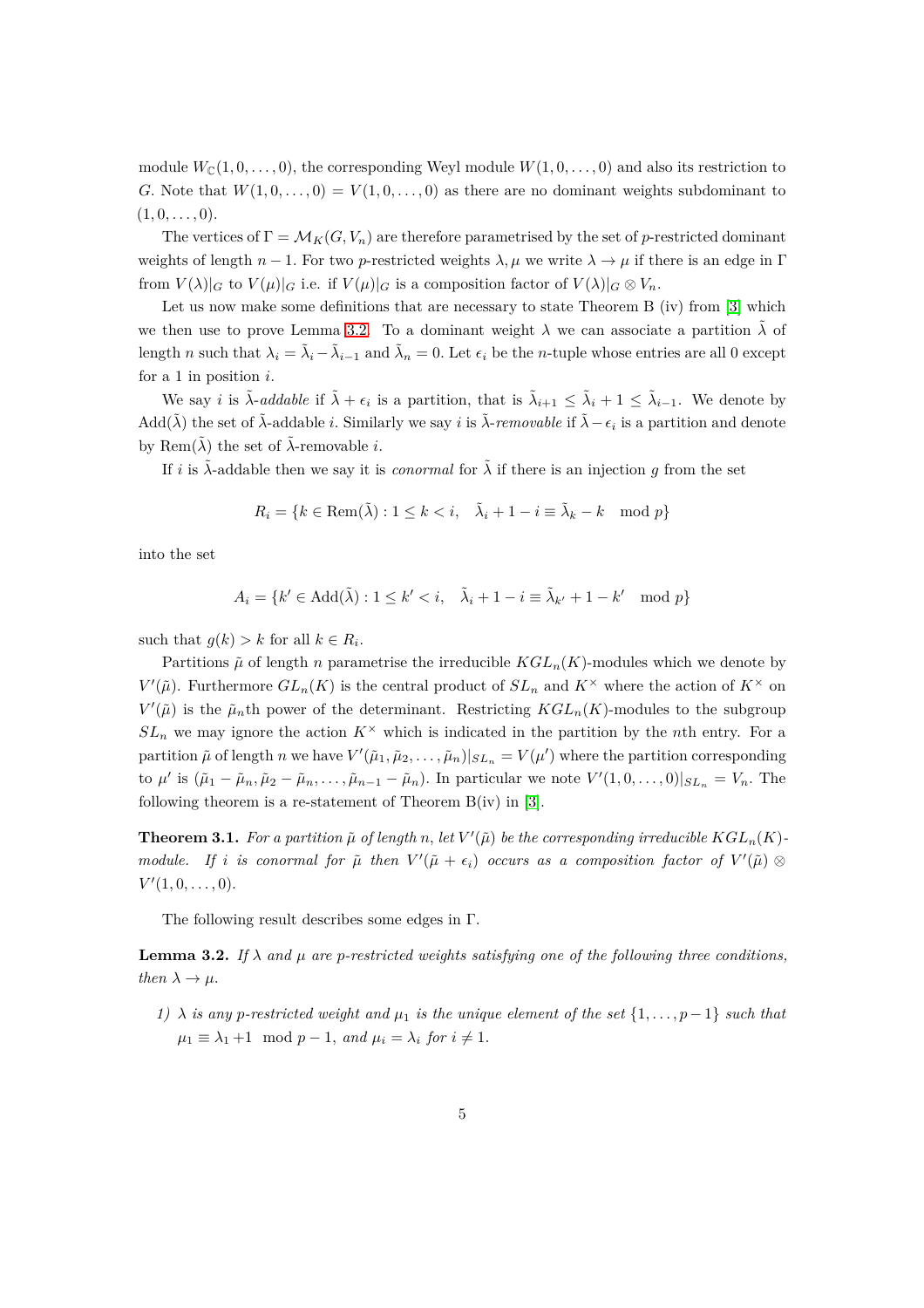- *2)*  $\lambda$  *is a p-restricted weight whose first nonzero entry is*  $\lambda_s$  *for some*  $1 \leq s \leq n-1$ ,  $\mu_s = \lambda_s 1$ *and*  $\mu_{s+1}$  *is the unique element of the set*  $\{1, \ldots, p-1\}$  *such that*  $\mu_{s+1} \equiv \lambda_{s+1} + 1 \mod p-1$ , *and*  $\mu_i = \lambda_i$  *for*  $i \neq s, s + 1$ .
- *3)*  $\lambda$  *is a p-restricted weight whose first nonzero entry is*  $\lambda_{n-1}$ ,  $\mu_{n-1} = \lambda_{n-1} 1$  and  $\mu_i =$  $\lambda_i = 0$  *for*  $i \neq n-1$ .

*Proof.* To show  $\lambda \to \mu$  it is enough to show that there is some weight  $\mu'$  such that  $V(\mu')$  is a composition factor of  $V(\lambda) \otimes V_n$  and  $V(\mu)|_G$  is a composition factor of  $V(\mu')|_G$ *.* By Theorem [3.1](#page-4-1) if *i* is conormal for  $\tilde{\lambda}$  then  $V'(\tilde{\lambda} + \epsilon_i)|_{SL_n}$  is a composition factor of  $V'(\tilde{\lambda})|_{SL_n} \otimes V_n$ . Furthermore as discussed above  $V'(\tilde{\lambda})|_{SL_n} \otimes V'(1,0,\ldots,0)_{SL_n} = V(\lambda) \otimes V_n$ . Therefore we will look for composition factors of  $V'(\tilde{\lambda} + \epsilon_i)|_{SL_n}$  for *i* conormal for  $\tilde{\lambda}$ .

We begin by defining two possible values of *i* that are always conormal for  $\lambda$ . Grouping consecutive entries of  $\tilde{\lambda}$  with the same values we can write  $\tilde{\lambda}$  in block form. That is, we write  $\tilde{\lambda} = (\tilde{\lambda}_1^{a_1})$  $a_1^{a_1}, \tilde{\lambda}^{a_2}_{1+}$  $a_1^{a_2}$ ,...) where the first  $a_1$  entries all have value  $\tilde{\lambda}_1$  and the next  $a_2$  entries have value  $\tilde{\lambda}_{1+a_1} \neq \tilde{\lambda}_1$  and so on. We claim that 1 and  $1 + a_1$  are always conormal for  $\tilde{\lambda}$ . To see this for 1 is trivial since there can be no  $j \in Rem(\lambda)$  such that  $j < 1$ . To see that  $1 + a_1$  is conormal note that the first  $a_1$  entries have the same value, so  $a_1$  is the only element of  $Rem(\tilde{\lambda})$ strictly smaller than  $1 + a_1$ . However  $\tilde{\lambda}_{a_1}$  and  $\tilde{\lambda}_{1+a_1}$  are strictly less than *p* and  $\tilde{\lambda}_{a_1} \neq \tilde{\lambda}_{1+a_1}$ , so  $\lambda_{a_1} \not\equiv \lambda_{a_1+1} \mod p$ . Therefore the condition for  $1 + a_1$  to be conormal is met.

We now show that if 1) holds then  $\lambda \to \mu$ . By the remarks above  $V'(\tilde{\lambda} + \epsilon_1)|_{SL_n}$  is a composition factor of  $V(\lambda) \otimes V_n$ . Since  $\tilde{\lambda}_n = 0$  there exists some weight  $\mu'$  such that  $V'(\tilde{\lambda} + \epsilon_1)|_{SL_n} = V(\mu')$ . In particular  $\mu'_1 = \lambda_1 + 1$  and  $\mu'_i = \lambda_i$  for  $i \neq 1$ . Since  $\lambda$  is *p*restricted  $\mu'$  is *p*-restricted unless  $\lambda_1 = p - 1$ . If  $\mu'$  is *p*-restricted then  $\mu' = \mu$  and we have  $\lambda \to \mu$ . If  $\lambda_1 = p - 1$  then  $\mu'_1 = p$  and by Steinburg's tensor product theorem we can write  $V(\mu') = V(0, \mu'_2, \dots, \mu'_{n-1}) \otimes V(1, 0, \dots, 0)^{(p)}$ . Restricting to *G* this gives us the *KG*-module  $(V(0, \mu'_2, \ldots, \mu'_{n-1}) \otimes V(1, 0, \ldots, 0))|_G$ . Furthermore we note  $\mu = (1, \mu'_2, \ldots, \mu'_{n-1})$  and therefore  $V(\mu)|_G$  is a composition factor of  $(V(0, \mu'_2, \ldots, \mu'_{n-1}) \otimes V(1, 0, \ldots, 0))|_G$  and hence  $\lambda \to \mu$ .

Now suppose 2) holds. Since  $\tilde{\lambda}_i = \tilde{\lambda}_{i+1}$  for  $1 \leq i \leq a_1$  but  $\tilde{\lambda}_{a_1} \neq \tilde{\lambda}_{a_1+1}$  we have that  $s = a_1$ . Therefore  $a_1 + 1 < n$  and hence there exists some dominant weight  $\mu'$  such that  $V(\mu') =$  $V'(\tilde{\lambda} + \epsilon_{a_1+1})|_{SL_n}$ . In particular  $\mu'_{a_1} = \lambda_{a_1} - 1$ ,  $\mu'_{a_1+1} = \lambda_{a_1+1} + 1$  and  $\lambda_i = \mu_i$  for  $i \neq a_1, a_1 + 1$ . Applying the same arguments as above we see that if  $\lambda_s < p-1$  then  $\mu'$  is *p*-restricted and  $\mu = \mu'$ and therefore  $\lambda \to \mu$ . Otherwise if  $\lambda_s = p-1$  we have  $\mu = (\mu'_1, \ldots, \mu'_s - 1, 1, \mu'_{s+2}, \ldots, \mu'_{n-1})$  and therefore  $V(\mu)|_G$  is a composition factor of  $V(\mu')|_G$  implying  $\lambda \to \mu$ .

Finally we suppose 3) holds. As remarked above if  $s = n - 1$  is the position of the first non-zero entry in  $\lambda$  then  $a_1 + 1 = n$ . Therefore  $\tilde{\lambda} + \epsilon_{a_1+1} = (\tilde{\lambda}_1, \tilde{\lambda}_2, \dots, \tilde{\lambda}_{n-1}, 1)$ . Taking  $\mu'$  to be the weight such that  $V(\mu') = V'(\tilde{\lambda} + \epsilon_{a_1+1})|_{SL_n}$  we have  $\tilde{\mu'} = (\tilde{\lambda}_1 - 1, \tilde{\lambda}_2 - 1, \dots, \tilde{\lambda}_{n-1} - 1, 0)$ . Therefore  $\mu'_{n-1} = \lambda_{n-1} - 1$  and  $\mu'_{i} = \lambda_{i} = 0$  for  $1 \leq i < n-1$  and hence  $\mu = \mu'$ . Therefore we have  $\lambda \to \mu$  completing the proof.  $\Box$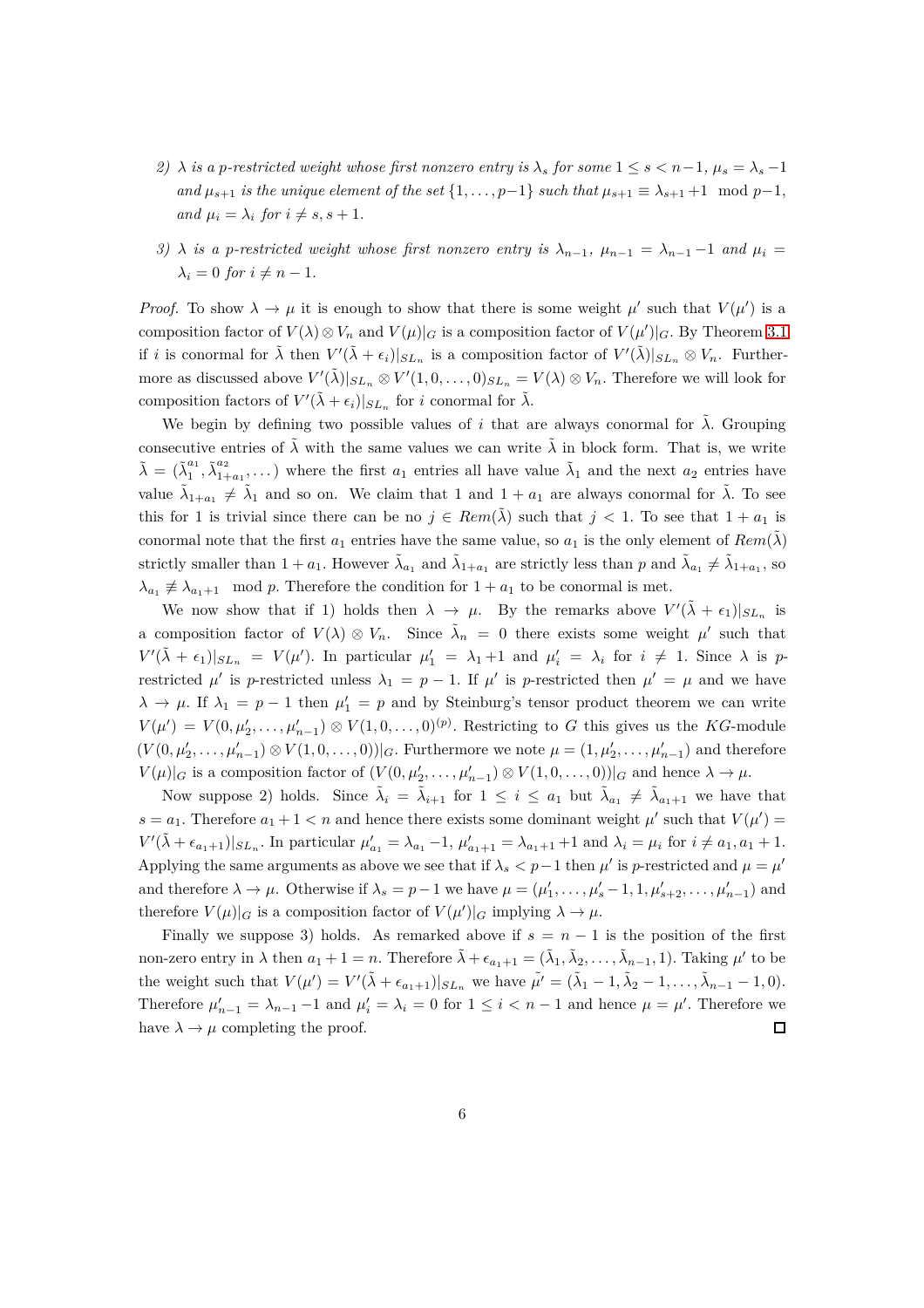<span id="page-6-2"></span>*Remark* 3.3. In the proofs in the next section we will refer to moving along an edge from  $V(\lambda)|_G$ to  $V(\mu)|_G$  where  $\lambda$  and  $\mu$  are as in part 1) of Lemma [3.2,](#page-4-0) as adding 1 to the first entry of  $\lambda$ . Likewise for  $\lambda$  and  $\mu$  as in part 2) we will refer to this move as clearing a 1 from the first nonzero entry of  $\lambda$  and adding it to the next entry. We will also refer to this process as moving 1 along. Finally for  $\lambda$  and  $\mu$  as in part 3) of Lemma [3.2](#page-4-0) we will refer to this move as clearing 1 from the entry in position  $n-1$  of  $\lambda$ .

### **4 THE DIAMETER OF** <sup>Γ</sup>

In this section we will combine results from Section 2 and Section 3 to prove Theorem [1.1.](#page-1-0) Recall that  $G = SL_n(p)$ , K is an algebraically closed field of characteristic p and Theorem [1.1](#page-1-0) concerns the McKay graph  $\Gamma = \mathcal{M}_K(G, V_n)$  where  $V_n$  is the standard *KG*-module.

**Theorem 1.1.** *The diameter of the modular McKay graph of SLn*(*p*) *with respect to its standard*  $module~V_n$  *is*  $\frac{1}{2}(p-1)(n^2-n)$ .

The proof of Theorem [1.1](#page-1-0) follows immediately from Lemma [4.2](#page-6-0) in which we show  $\frac{1}{2}(p 1(n^2 - n)$  is a lower bound for the diameter of  $\Gamma$  and Lemma [4.3](#page-7-0) in which we show this is also an upper bound. For a weight  $\lambda$  recall the integer  $f(\lambda)$  from Definition [2.2](#page-2-2) in Section 2. In order to prove Lemma [4.2](#page-6-0) we will need the following result.

<span id="page-6-1"></span>**Proposition 4.1.** Let  $\mu$  be a p-restricted weight and  $\mu'$  a dominant weight for  $SL_n(K)$ . If  $V(\mu)|_G$  *is a composition factor of*  $V(\mu')|_G$  *then*  $f(\mu) \leq f(\mu')$ *.* 

*Proof.* For a weight  $\lambda = (\lambda_1, \ldots, \lambda_{n-1})$  let  $S(\lambda) = \sum_{i=1}^{n-1} \lambda_i$ . Note that if  $\lambda$  and  $\nu$  are weights such that  $\lambda - \nu$  written as a sum of roots corresponds to the  $n - 1$ -tuple  $(c_1, \ldots, c_{n-1})$  then applying the Cartan matrix of type  $A_{n-1}$  we see  $S(\lambda - \nu) = c_1 + c_{n-1}$ . Therefore if  $\nu$  is subdominant to  $\lambda$  then  $S(\nu) \leq S(\lambda)$ . We will prove Proposition [4.1](#page-6-1) by induction on  $S(\mu')$ . Let  $\mu, \mu'$  be as in the statement of the Proposition and observe that if  $\mu'$  is *p*-restricted then  $\mu = \mu'$  and hence  $f(\mu) = f(\mu')$ . We will now prove the inductive step. Suppose for all weights  $\gamma$  such that  $S(\gamma) < S(\mu')$  the proposition holds. By Steinberg's tensor product theorem we may write  $V(\mu') = \bigotimes_i V(\nu_i)^{(p^{i-1})}$  and therefore  $V(\mu')|_G = \bigotimes_i V(\nu_i)|_G$ . Since we assume that  $V(\mu)|_G$ is a composition factor of  $V(\mu')|_G = \bigotimes_i V(\nu_i)|_G$  there exists a dominant weight  $\gamma$  such that *V*( $\gamma$ ) is a composition factor of  $\mathcal{Q}_i V(\nu_i)$  and  $V(\mu)|_G$  is a composition factor of  $V(\gamma)|_G$ . Note that  $\gamma \leq \sum_i \nu_i$  and therefore  $f(\gamma) \leq f(\sum_i \nu_i) \leq f(\mu')$  and  $S(\gamma) \leq S(\sum_i \nu_i)$ . Since  $\mu'$  is not *p*-restricted we see  $S(\sum_i \nu_i) = \sum_i S(\nu_i) < S(\mu')$ . Therefore by our inductive assumption  $f(\mu) \leq f(\gamma)$ . Since  $f(\gamma) \leq f(\mu')$  this completes the inductive step.  $\Box$ 

For two *p*-restricted dominant weights,  $\lambda$  and  $\mu$  let  $d_{\Gamma}(\lambda, \mu)$  denote the the distance from  $V(\lambda)|_G$  to  $V(\mu)|_G$  in  $\Gamma$ . Furthermore let  $St_p$  denote the weight  $(p-1,\ldots,p-1)$  of  $SL_n(K)$ .

<span id="page-6-0"></span>**Lemma 4.2.** *In the graph*  $\Gamma$  *we have*  $d_{\Gamma}(\underline{0}, St_p) = \frac{1}{2}(p-1)(n^2-n)$ *. Hence this is a lower bound on the diameter of* Γ*.*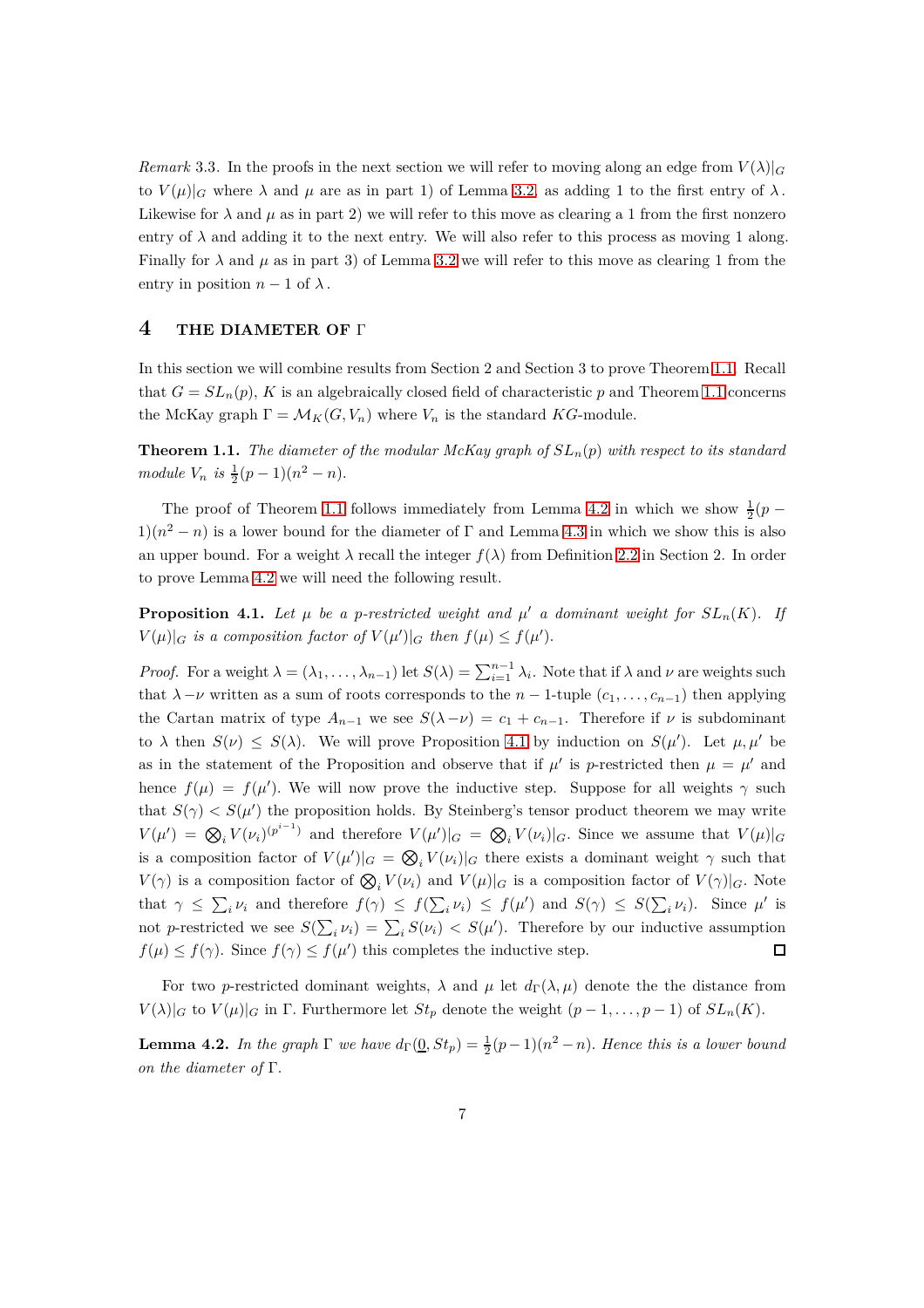*Proof.* As in the proof of Lemma [2.3](#page-2-0) we will first show that if  $\lambda$  and  $\mu$  are two *p*-restricted weights such that  $\lambda \to \mu$  then  $f(\mu) \leq f(\lambda) + 1$ . This provides the desired lower bound on  $d(\underline{0}, St_p)$  since  $f(\underline{0}) = 0$  and  $f(St_p) = \frac{1}{2}(p-1)(n^2 - n)$ . Since  $\lambda \to \mu$  there exists a dominant weight  $\mu'$  such that  $V(\mu')$  is a composition factor of  $V(\lambda) \otimes V_n$  and  $V(\mu)|_G$  is a composition factor of  $V(\mu')|_G$ . By Proposition [4.1,](#page-6-1)  $f(\mu) \leq f(\mu')$  and so it remains to show that  $f(\mu') \leq f(\lambda) + 1$ . Observe that the  $KSL_n$ -module  $W(\lambda) \otimes V_n$  must contain the composition factors of  $V(\lambda) \otimes V_n$ , one of which is  $V(\mu')$ . Therefore  $\mu'$  is subdominant to some weight  $\eta$  where the composition factors of the Weyl module  $W(\eta)$  are composition factors of  $W(\lambda) \otimes V_n$ . For such an  $\eta$  we have  $\lambda \to_{\mathbb{C}} \eta$  and hence by Lemma [2.3,](#page-2-0)  $f(\eta) \leq f(\lambda) + 1$ . Finally since  $\mu' \leq \eta$  we have  $f(\mu') \leq f(\lambda) + 1$ .

It now remains to show that a path of length  $\frac{1}{2}(p-1)(n^2-n)$  from  $V(\underline{0})|_G$  to  $V(St_p)|_G$ exists. Recall the path described in the proof of Lemma [2.3.](#page-2-0) Note that any two consecutive vertices in that path are irreducible  $\mathbb{C}$  *H*-modules whose highest weights  $\lambda$  and  $\mu$  are *p*-restricted. Furthermore each such  $\lambda$  and  $\mu$  satisfy one of the first two conditions in Lemma [3.2.](#page-4-0) Therefore  $V(\lambda)|_G$  and  $V(\mu)|_G$  are vertices in Γ and by Lemma [3.2,](#page-4-0)  $\lambda \to \mu$ . This describes a path in Γ from  $V(\underline{0})|_G$  to  $V(St_p)|_G$  of length  $\frac{1}{2}(p-1)(n^2-n)$ .

We now complete the proof of Theorem [1.1](#page-1-0) by showing that  $\frac{1}{2}(p-1)(n^2-n)$  is also an upper bound for the diameter of Γ*.* For convenience we will refer to the vertices of Γ by the *p*-restricted dominant weights that parametrise them.

<span id="page-7-0"></span>**Lemma 4.3.** For any two *p*-restricted weights  $\lambda, \mu$  we have  $d_{\Gamma}(\lambda, \mu) \leq \frac{1}{2}(p-1)(n^2 - n)$ . Hence *this is an upper bound for the diameter of* Γ*.*

*Proof.* Let  $\lambda$  and  $\mu$  be distinct *p*-restricted weights. We will show there is a path from  $V(\lambda)|_G$  to  $V(\mu)|_G$  of length no more than  $\frac{1}{2}(p-1)(n^2-n)$ . In order to describe such a path we make the following definitions. Let *M* be the set of vertices in the path detailed in the proof of Lemma [4.2](#page-6-0) from  $V(\underline{0})|_G$  to  $V(St_p)|_G$ . For any *p*-restricted weight  $\mu$  we define the following integer

$$
\ell_\mu := \begin{cases} 0 & \mu = St \\ n & \mu = \underline{0} \\ \max\{x \in \mathbb{Z} \, | 1 \leq x \leq n-1, \ \mu_x < p-1\} & \text{otherwise.} \end{cases}
$$

If  $\mu \in M$  we say  $\mu \in \widetilde{M}$  if all entries before position  $\ell_{\mu}$  are 0. We define the integer

$$
\mathbf{s}_{\mu} := \begin{cases} 0 & \quad \mu \in \widetilde{M} \\ \max\{x \in \mathbb{Z} \, | 1 \leq x < \ell_{\mu}, \ \mu_x > 0\} \end{cases} \quad \text{otherwise.}
$$

To a *p*-restricted weight  $\mu$  we associate an element of  $M(\mu) \in M$  defined as follows. If  $\mu \in M$ let  $M(\mu) = \mu$ , otherwise let  $M(\mu) := (0, \ldots, 0, 1, 0, \ldots, 0, \mu_{\ell_{\mu}}, p - 1, \ldots, p - 1)$  where the 1 is in position  $s_\mu$  and the  $\mu_{\ell_\mu}$  is in position  $\ell_\mu$ . By Lemma [3.2](#page-4-0) there exists a path from  $M(\mu)$  to  $\mu$  as

 $\Box$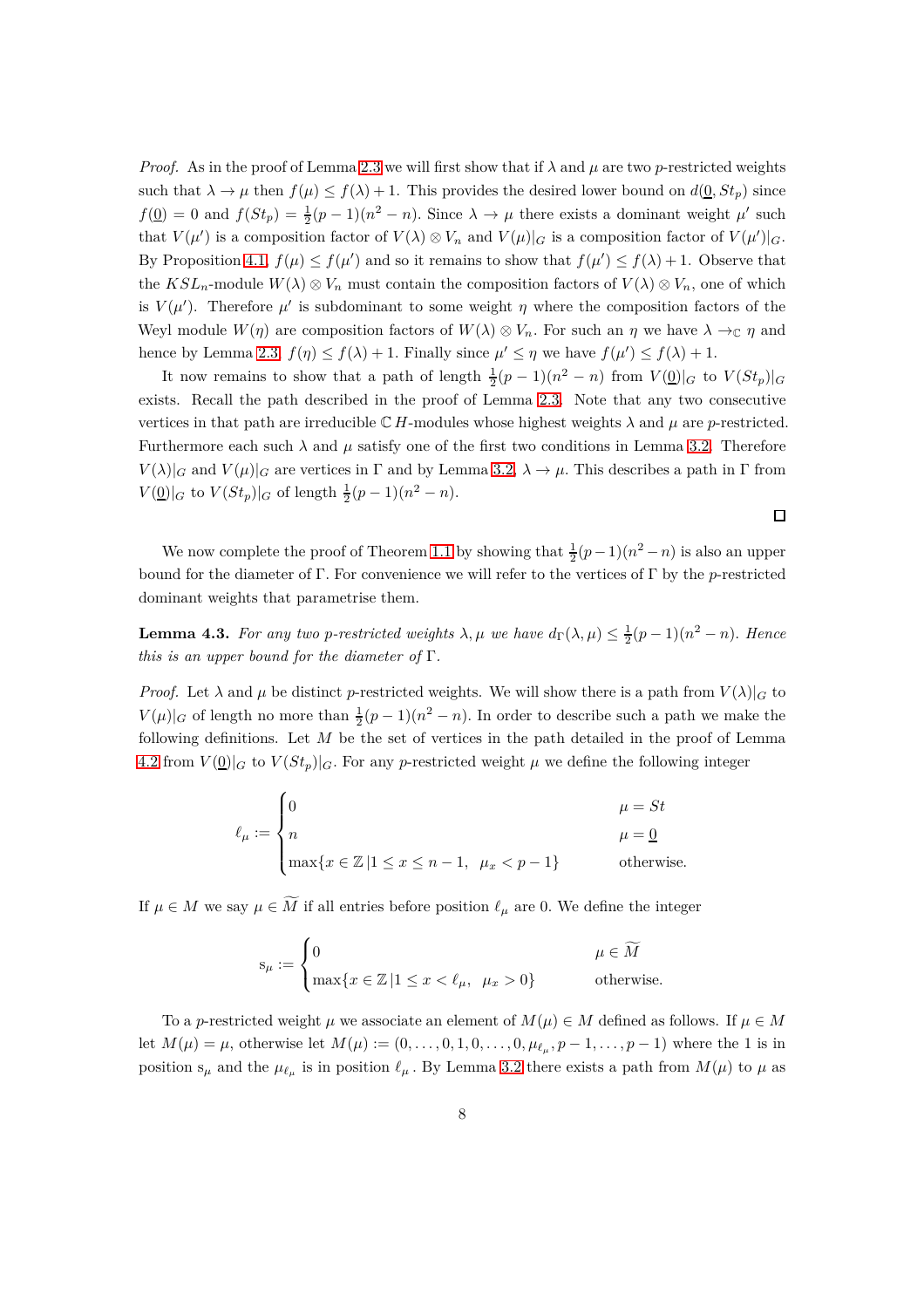follows. If  $\mu \in M$  then the path is trivial so we may assume  $1 \leq s_{\mu} < \ell_{\mu}$ . We add 1 to the first entry, move it along repeatedly until we add 1 in position  $s_{\mu}$  and repeat this  $\mu_{s_{\mu}} - 1$  times. This results in a weight in which the entry in position  $s_{\mu}$  is  $\mu_{s_{\mu}}$ . We then add 1 to the first entry, move it along until it is in position  $s_\mu - 1$  and repeat  $\mu_{s_\mu - 1}$  times. This results in a weight in which the entry in position  $s_\mu - 1$  is  $\mu_{s_\mu - 1}$ . Continue in this way until the resulting weight is  $\mu$ . The total number of steps taken in this path is

$$
(\mu_{s_{\mu}}-1) s_{\mu} + \sum_{i=1}^{s_{\mu}-1} i \mu_i.
$$

We will now describe a path from  $\lambda$  to  $M(\mu)$  for cases (i)  $\ell_{\lambda} > \ell_{\mu}$  and (ii)  $\ell_{\lambda} \leq \ell_{\mu}$ . The path exists by Lemma [3.2](#page-4-0) where we are using the terminology from Remark [3.3.](#page-6-2)

Suppose  $\lambda \neq 0$  and  $\lambda$  and  $\mu$  are as in (i). There is a path as follows. Starting at  $\lambda$  add 1 to the first entry  $\lambda_0$  times where  $\lambda_0$  is the unique element of the set  $\{0, \ldots, p-2\}$  such that

$$
\lambda_0 + \sum_{i=1}^{\ell_\lambda} \lambda_i \equiv 0 \mod p - 1.
$$

The resulting weight is one in which the entry in the first position is 0 if  $\lambda_0 = \lambda_1 = 0$  and the unique integer  $S_1 \in \{1, 2, \ldots, p-1\}$  such that  $S_1 \equiv \lambda_0 + \lambda_1 \mod p-1$  otherwise. Then clear 1 from the first entry *S*<sup>1</sup> times resulting in a weight in which the first entry is 0*.* Continue in this way; for  $1 < j \leq \ell_{\lambda}$  let  $j - 1$  be the position of the first nonzero entry, clear 1 from position  $j - 1$ and add it to position *j* repeatedly until the resulting weight has 0 in position *j* −1. The entry in the position *j* of this weight will be 0 if  $\sum_{i=0}^{j} \lambda_i = 0$  and the unique integer  $S_j \in \{1, 2, \ldots, p-1\}$ such that  $S_j \equiv \sum_{i=0}^j \lambda_i \mod p-1$  otherwise. Note that it follows from the definition of  $\lambda_0$  that if  $\sum_{i=0}^{\ell_{\lambda}} \lambda_i \neq 0$  then in the final step clearing 1's from position  $\ell_{\lambda}$  −1 until it is 0 will result in a weight whose entry in position  $\ell_{\lambda}$  is  $p-1$ . Therefore we have described a path from  $\lambda$  to a weight in which all entries before position  $\ell_{\lambda}$  are 0 and the entry in position  $\ell_{\lambda}$  is 0 if  $\sum_{i=0}^{\ell_{\lambda}} \lambda_i = 0$  and *p* − 1 otherwise. All entries in position greater than  $\ell_{\lambda}$  in the resulting weight will be *p* − 1*.* This path takes  $\lambda_0 + \sum_{i=1}^{\ell_{\lambda}-1} S_i$  steps. Then add 1 to the first entry and move it along to position  $\ell$ <sup>2</sup> −1 and repeat  $p-1$  times. Continue to add 1 and move it along to the furthest position whose entry is not  $p-1$  until the entries in all positions after  $\ell_{\mu}$  are  $p-1$ . We then add 1 and move it along to position  $\ell_{\mu}$  and repeat  $\mu_{\ell_{\mu}}$  times. Finally add 1 and move it to position  $s_{\mu}$ . This path takes a further  $\sum_{i=\ell_\mu+1}^{\ell_\lambda-1} i(p-1) + \ell_\mu \mu_{\ell_\mu} + s_\mu$  steps and the resulting weight is  $M(\mu)$ .

Letting *X* denote the number of edges in the path above from  $\lambda$  to  $M(\mu)$  and then to  $\mu$  we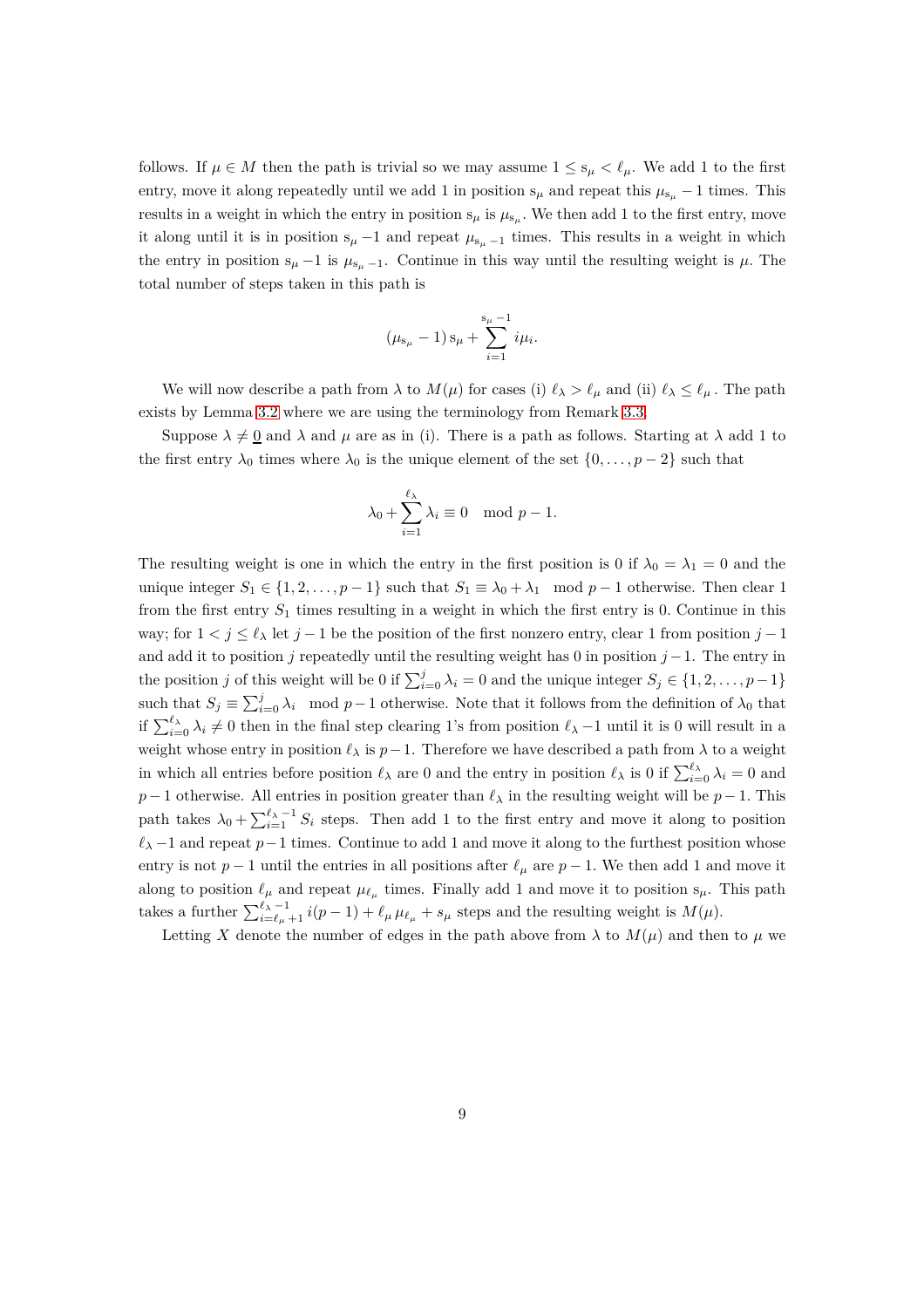$$
X = \lambda_0 + \sum_{i=1}^{\ell_{\lambda}-1} S_i + \sum_{i=\ell_{\mu}+1}^{\ell_{\lambda}-1} i(p-1) + \ell_{\mu} \mu_{\ell_{\mu}} + \sum_{i=1}^{s_{\mu}} i\mu_i
$$
  
=  $\lambda_0 + \sum_{i=1}^{\ell_{\lambda}-1} S_i + \sum_{i=\ell_{\mu}+1}^{\ell_{\lambda}-1} i(p-1) + \sum_{i=1}^{\ell_{\mu}} i\mu_i.$ 

Note that  $\lambda_0$  and each of the  $S_i$  are all no greater than  $p-1$  and  $\ell_\lambda$  < n which implies  $\lambda_0 + \sum_{i=1}^{\ell_{\lambda}-1} S_i \leq (n-1)(p-1)$ . Furthermore since each  $\mu_i \leq p-1$  we have  $X \leq \sum_{i=1}^{n-1} (p-1)i$  $\frac{1}{2}(p-1)(n^2-n)$ .

Suppose now that  $\lambda = 0$ . The path from  $\lambda$  to  $M(\mu)$  is the path described in Lemma [4.2](#page-6-0) since *M*( $\mu$ ) ∈ *M*. If  $\mu$  ∈ *M* then  $d_{\Gamma}(\lambda, \mu) \leq \frac{1}{2}(p-1)(n^2 - n)$  by Lemma [4.2.](#page-6-0) Therefore we may assume  $\mu \notin M$  in which case, looking at the definition of  $M(\mu)$ , we see that the path from <u>0</u> to  $M(\mu)$ described by Lemma [4.2](#page-6-0) is of length

$$
X' = s_{\mu} + \ell_{\mu} \mu_{\ell_{\mu}} + \sum_{i=1}^{n-1-\ell_{\mu}} (n-i)(p-1).
$$

Therefore if *X* is the number of edges in the path from  $\underline{0}$  to  $\mu$  then

$$
X = X' + (\mu_{s_{\mu}} - 1) s_{\mu} + \sum_{i=1}^{s_{\mu}-1} i\mu_i
$$
  
\n
$$
\leq \sum_{i=1}^{n-1-\ell_{\mu}} (n-i)(p-1) + \ell_{\mu} \mu_{\ell_{\mu}} + \sum_{i=1}^{s_{\mu}} i\mu_i
$$
  
\n
$$
\leq \frac{1}{2}(p-1)(n^2 - n).
$$

Suppose from now on that  $\lambda$  and  $\mu$  are as in case (ii) so that  $\ell_{\lambda} \leq \ell_{\mu}$ . Note that  $\ell_{\mu} = 0$  if and only if  $\ell_{\lambda} = 0$  and therefore  $\mu \neq St_p$ .

If  $\mu_{\ell_{\mu}} \neq 0$  then there is a path from  $\lambda$  to  $\mu$  as follows. Starting with  $\lambda$  add 1 to the first entry  $\lambda_0$  times where  $\lambda_0$  is the unique element of the set  $\{0, \ldots, p-2\}$  such that

$$
\lambda_0 + \sum_{i=1}^{\ell_\mu} \lambda_i \equiv \mu_{\ell_\mu} \mod p - 1.
$$

Then clear 1's repeatedly from the first nonzero entry until the entry in every position before *ℓ<sup>µ</sup>* in the resulting weight is 0. By Lemma [3.2](#page-4-0) this describes a path to a weight in which all entries before position  $\ell_{\mu}$  are 0 and the entry in position  $\ell_{\mu}$  is  $S_{\ell_{\mu}} = \mu_{\ell_{\mu}}$ , where we adopt the notation  $S_i$  from the proof of case (i). This process takes  $\lambda_0 + \sum_{i=1}^{\ell_\mu-1} S_i$  steps. Then add a 1 and move it along to position  $s_\mu$ . This describes a path from  $\lambda$  to the weight  $M(\mu)$ . The resulting path from

have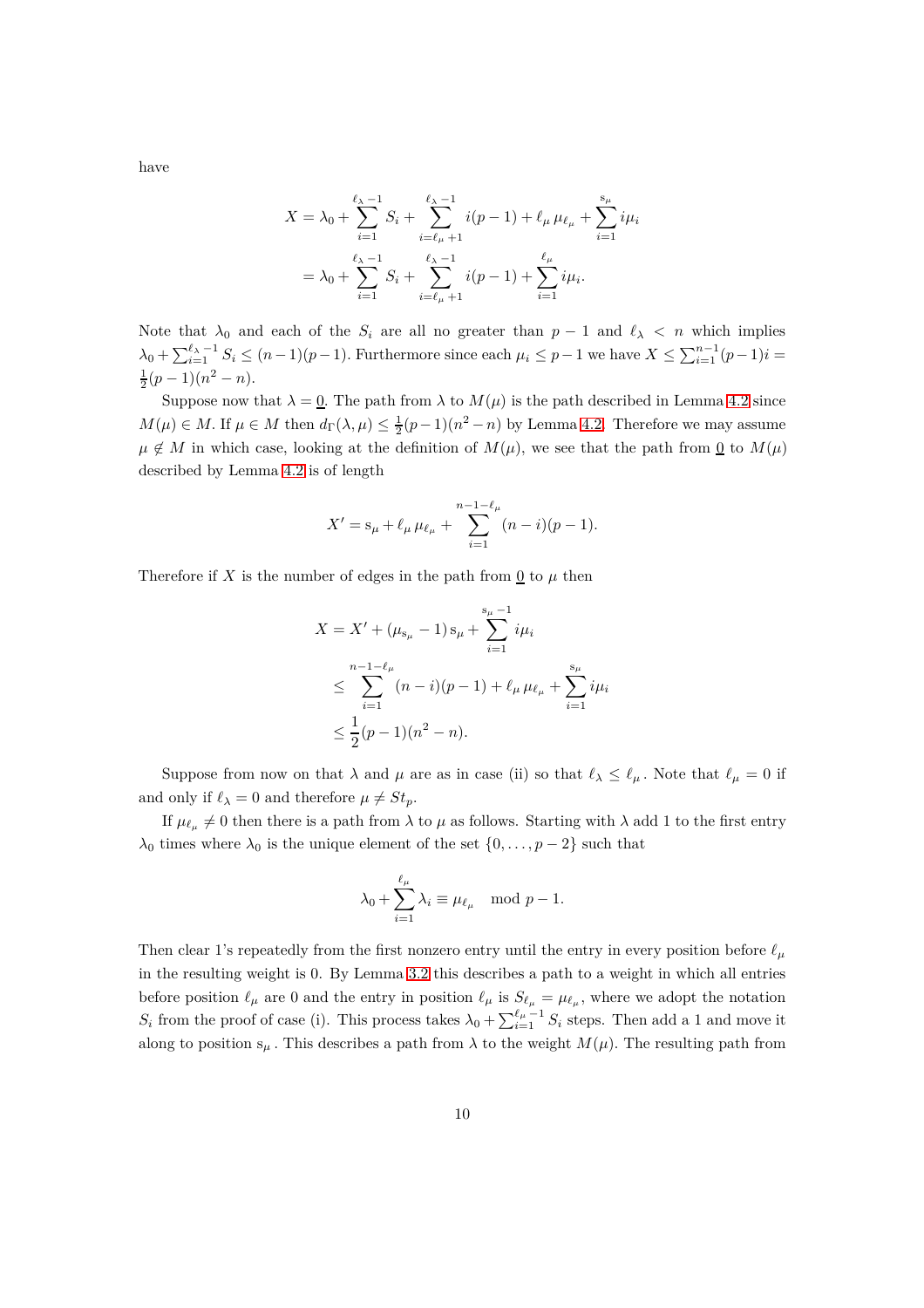*λ* to  $M(μ)$  and then to *μ* therefore takes *X* steps where

$$
X = \lambda_0 + \sum_{i=1}^{\ell_{\mu}-1} S_i + \sum_{i=1}^{\ell_{\mu}-1} i\mu_i
$$
  

$$
\leq \frac{1}{2}(p-1)(n^2 - n).
$$

If  $\mu_{\ell_{\mu}} = 0$  and  $\ell_{\mu} = n - 1$  the our path from  $\lambda$  to  $M(\mu)$  is as follows. Starting with  $\lambda$  add 1 to the first entry  $\lambda_0$  times where  $\lambda_0$  is the unique element of the set  $\{0,\ldots,p-2\}$  such that

$$
\lambda_0 + \sum_{i=1}^{\ell_{\mu}} \lambda_i \equiv 1 \mod p - 1.
$$

Proceed as in the case above clearing 1's until all entries before position  $\ell_{\mu} = n - 1$  are 0. Applying the arguments from the cases above the resulting weight will have a 1 in position *n*−1*.* We then clear 1 from the entry in position  $n-1$  resulting in the weight 0. Since  $\lambda_0 \leq p-2$  this path takes at most  $(p-1)(n-1)$  steps. Finally we add 1 and move it along into position  $s_\mu$ resulting in the weight  $M(\mu)$ . Combining this with the path from  $M(\mu)$  to  $\mu$  described above we have a path from  $\lambda$  to  $\mu$  that takes no more than  $(p-1)(n-1)+\sum_{i=1}^{n-2}(p-1)i=\frac{1}{2}(p-1)(n^2-n)$ steps.

Finally if  $\mu_{\ell_n} = 0$  and  $\ell_{\mu} < n - 1$  then our path from  $\lambda$  to  $M(\mu)$  is as follows. Starting with *λ* add 1 to the first entry  $λ_0$  times where  $λ_0$  is the unique element of the set  ${0, \ldots, p-2}$  such that

$$
\lambda_0 + \sum_{i=1}^{\ell_\mu} \lambda_i \equiv 0 \mod p - 1.
$$

Proceed as in the case above clearing 1's until all entries before position  $\ell_{\mu}$  are 0 resulting in a weight whose entry in position  $\ell_{\mu}$  is  $p-1$ . Note that since  $\ell_{\lambda} \leq \ell_{\mu}$  the entry in position  $\ell_{\mu}+1$ of the resulting weight is  $p-1$ . We then subtract 1 from the entry in position  $\ell_{\mu}$  and add it to the entry in position  $\ell_{\mu}$  +1 and repeat  $p-1$  times. Finally add 1 and move it into position  $s_{\ell_{\mu}}$ resulting in the weight  $M(\mu)$ . This path required at most  $(\ell_{\mu}+1)(p-1)$  steps. Since  $\ell_{\mu} < n-1$ , by combining this with the path from  $M(\mu)$  to  $\mu$  we have described a path from  $\lambda$  to  $\mu$  that requires no more than  $\frac{1}{2}(p-1)(n^2-n)$  steps. This completes the proof.  $\Box$ 

### <span id="page-10-0"></span>**REFERENCES**

- [1] G. Benkart, P. Diaconis, M.W. Liebeck, and P.H. Tiep, *Tensor product Markov chains*, J. Algebra (in press) (2019), DOI: 10.1016/j.jalgebra.2019.10.038.
- [2] R. Brauer, *A note on theorems of Burnside and Blichfeldt*, Proc. Amer. Math. Soc. **15** (1964), 31–34.